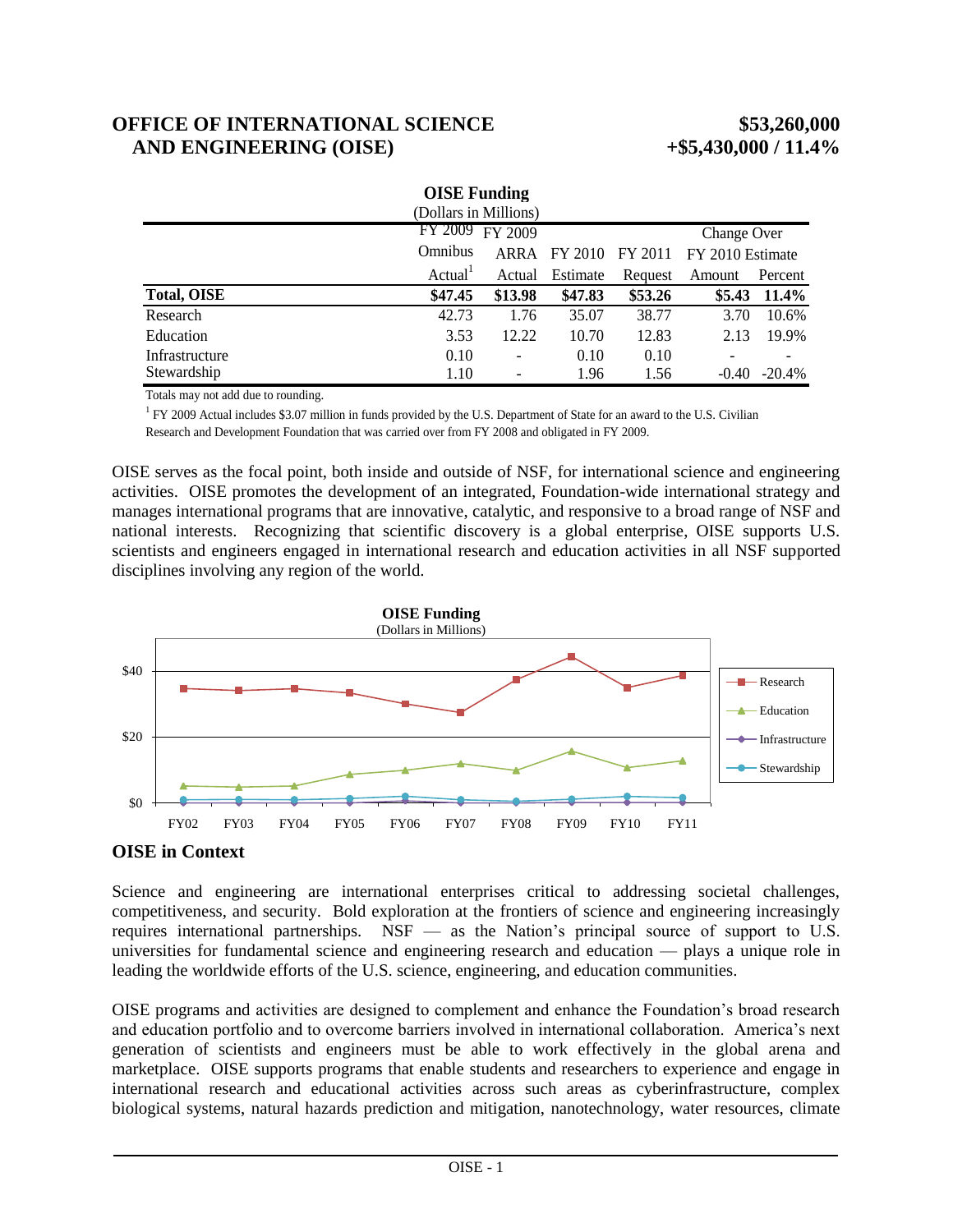change, and energy sustainability. OISE carries out its functions by working closely with the other NSF directorates and offices as well as through its own programs. In addition, OISE manages NSF's offices in Beijing, Paris, and Tokyo that report on and analyze in-country and regional science and technology developments and policies, promote greater collaboration between U.S. and foreign researchers, liaise with foreign counterpart agencies and research institutes, and facilitate coordination and implementation of NSF research and education programs.

OISE will apply a portion of the FY 2011 increase towards two new areas of emphasis: Muslim-Majority Countries and Developing Countries. These are discussed separately below.

Muslim-Majority Countries - The President has called for U.S. engagement with the Muslim world on the basis of mutual respect and mutual benefit. In his June 4, 2009 speech in Cairo, the President called for the establishment of "centers of scientific excellence in Africa, the Middle East and Southeast Asia," and appointment of "science envoys to collaborate on programs that develop new sources of energy, create green jobs, digitize records, clean water, and grow new crops." OISE can play a critical role, in partnership with other agencies, to advance research and education engagements with Muslim-majority countries. OISE program mechanisms will include international supplements for current NSF center grantees, Partnerships for International Research and Education (PIRE), Advanced Studies Institutes (ASI), International Research Experiences for Students (IRES), International Research Fellowship Program (IRFP), planning visits, workshops, pilot projects, and co-funding with other NSF units. OISE will apply \$2.50 million of the FY 2011 increase towards activities that focus on Muslim-majority countries.

Developing Countries - Increasing collaboration with developing countries addresses several themes emphasized by the Obama Administration, especially with respect to expanded university-based research, information technology, climate change, science diplomacy, and capacity building. OISE's existing funding mechanisms, together with the potential for involving new funding partners, provides the vehicle for enabling more and stronger research and education collaborations with developing countries. The NSF-USAID Memorandum of Understanding provides a framework for OISE to support U.S. participants and USAID to support developing country partners in PIRE projects. Other OISE program mechanisms that will be used to catalyze new research and education collaborations with developing countries include ASI, IRES, IRFP, planning visits, workshops, pilot projects, and co-funding with other NSF units. OISE will apply approximately \$2.50 million of the FY 2011 increase towards activities that focus on developing countries.

OISE will continue to provide approximately \$8.0 million per year in support of U.S. participation in international organizations such as the Civilian Research and Development Foundation, the Global Science Forum, the Human Frontier Science Program, the International Institute of Applied Systems Analysis, the International Neuroinformatics Coordinating Facility, and the International Council for Science.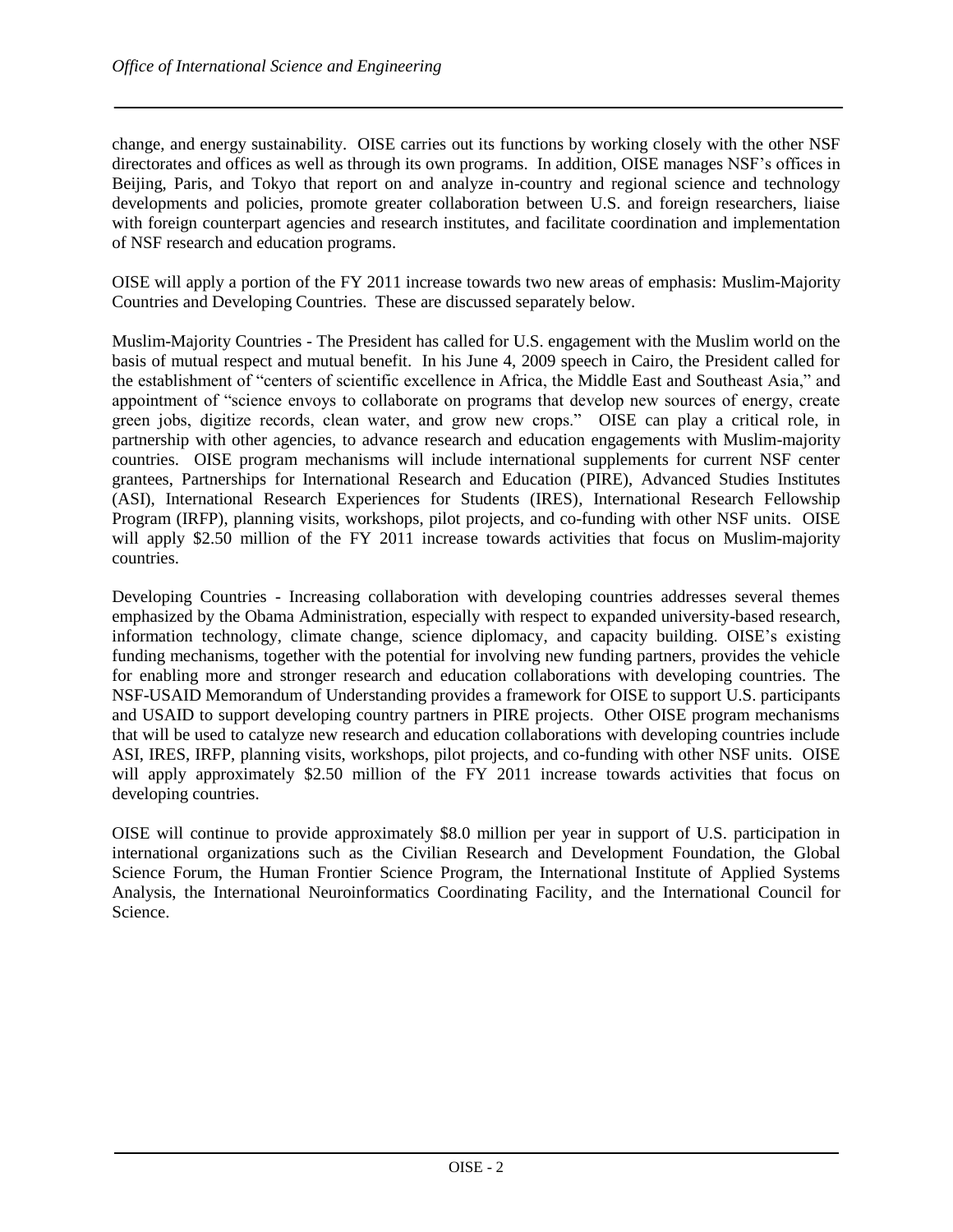## **OISE Funding for Facilities**

| OIDE FURNING TOI FAUNTES |                |                          |          |             |        |                  |  |
|--------------------------|----------------|--------------------------|----------|-------------|--------|------------------|--|
| (Dollars in Millions)    |                |                          |          |             |        |                  |  |
|                          | FY 2009        | FY 2009                  |          | Change Over |        |                  |  |
|                          | <b>Omnibus</b> | ARRA                     | FY 2010  | FY 2011     |        | FY 2010 Estimate |  |
|                          | Actual         | Actual                   | Estimate | Request     | Amount | Percent          |  |
| <b>Facilities</b>        | \$0.10         | $\overline{\phantom{a}}$ | \$0.10   | \$0.10      |        |                  |  |
| National Nanotechnology  |                |                          |          |             |        |                  |  |
| Infrastructure Network   | 0.10           | -                        | 0.10     | 0.10        |        |                  |  |

### **OISE Funding for Facilities**

OISE will continue to provide \$100,000 in support of the National Nanotechnology Infrastructure Network (NNIN). For further detail about individual Facilities, please see the Facilities chapter.

#### **OISE Administration Priority Programs and NSF Investments**

| (Dollars in Millions)                   |                                                         |     |        |                                |        |         |
|-----------------------------------------|---------------------------------------------------------|-----|--------|--------------------------------|--------|---------|
|                                         | FY 2009 FY 2009                                         |     |        | Change Over                    |        |         |
|                                         | ARRA FY 2010 FY 2011 FY 2010 Estimate<br><b>Omnibus</b> |     |        |                                |        |         |
|                                         | Actual                                                  |     |        | Actual Estimate Request Amount |        | Percent |
| Science, Engineering, and Education for | N/A                                                     | N/A | \$2.50 | \$8.20                         | \$5.70 | 228.0%  |
| Sustainability (SEES)                   |                                                         |     |        |                                |        |         |

#### **OISE Administration Priority Programs and NSF Investments**

In FY 2011, OISE will invest \$8.20 million in the NSF-wide Science, Engineering, and Education for Sustainability (SEES) portfolio to integrate efforts in climate and energy science and engineering.

For more information on Administration priority programs and NSF investments, please refer to the Overview and NSF-wide Investments sections.

#### **Factors Influencing the Allocation Across Major Programs**

- The OISE portfolio of programs and activities is designed to complement and enhance the Foundation's broad research and education portfolio and to strengthen international collaboration. In order to emphasize the development of a globally engaged U.S. science and engineering workforce, OISE will selectively utilize FY 2011 funding to augment support of two programs. The International Research Fellowship Program (IRFP) will increase from \$4.50 million to \$5.50 million, which will begin to improve the funding rate towards the goal of 30 percent from the current rate of 24 percent. Funding for the International Research Experience for Students (IRES) program will increase from \$3.15 million to \$4.25 million and will allow for funding IRES awards at a higher level than the current \$150,000 cap, which was set more than five years ago.
- Existing OISE programs will be used to catalyze new research and education collaborations with Muslim-majority nations and developing countries, including PIRE, IRFP, IRES, ASI, planning visits, workshops, pilot projects, and co-funding with other NSF units.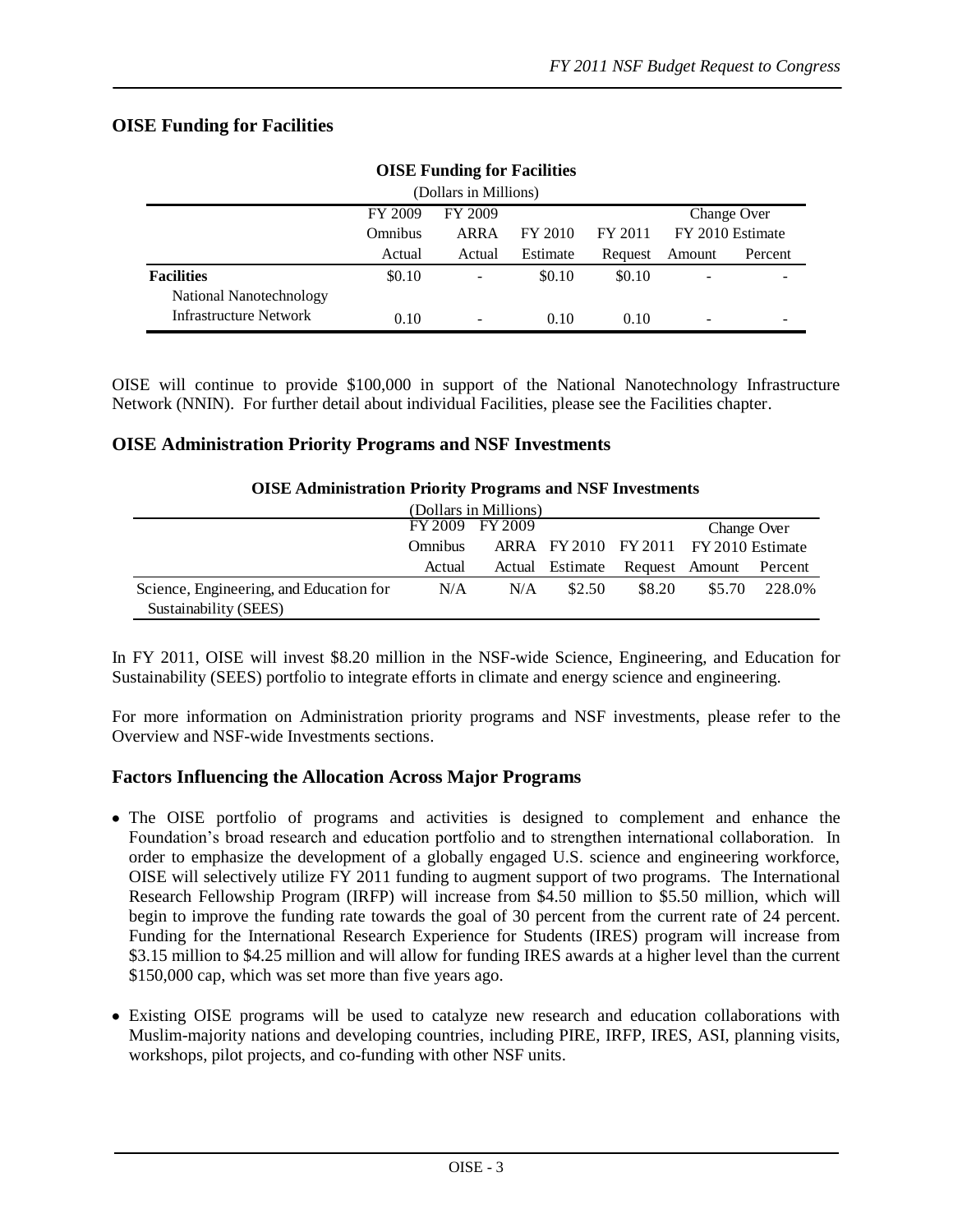- When non-discretionary items, such as continuing grant increments and international organization dues, are removed from the budget, OISE's allotments for research and education activities are approximately equal. OISE believes the equal weighting of research and education is the proper proportion for effective international engagement and to help ensure that the U.S. STEM workforce can compete and operate successfully within the global arena.
- Longitudinal studies of the IRFP and the East Asia and Pacific Summer Institutes Program (EAPSI) have begun and will be completed in 2012. These longitudinal studies will provide valuable input to future programmatic decisions and investments.

#### **Program Evaluation and Performance Improvement**

The Performance Information chapter provides details regarding the periodic reviews of programs and portfolios of programs by external Committees of Visitors and directorate Advisory Committees. Please see this chapter for additional information.

OISE has a contract with Abt Associates to evaluate the International Research Fellowship Program (IRFP) and the East Asia Pacific Summer Institutes (EAPSI) Program. These evaluations will focus on four tasks: 1) a study of the IRFP and EAPSI fellows' experiences in applying for and participating in the programs; 2) a comparative data analysis of professional outcomes (educational and occupational) for EAPSI and IRFP awardees and other applicants; 3) an analysis of the impact IRFP and EAPSI have on U.S. academic institutions and on the foreign institutions that host IRFP and EAPSI fellows; and 4) the bringing together of an advisory group to ensure the quality of the evaluation process.

| <b>Number of People Involved in OISE Activities</b> |          |          |          |          |  |  |
|-----------------------------------------------------|----------|----------|----------|----------|--|--|
|                                                     |          | FY 2009  |          |          |  |  |
|                                                     | FY 2009  | ARRA     | FY 2010  | FY 2011  |  |  |
|                                                     | Estimate | Estimate | Estimate | Estimate |  |  |
| <b>Senior Researchers</b>                           | 1,153    | 67       | 1,250    | 1,385    |  |  |
| <b>Other Professionals</b>                          | 47       | 8        | 50       | 55       |  |  |
| Postdoctorates                                      | 555      | 85       | 600      | 670      |  |  |
| <b>Graduate Students</b>                            | 2,088    | 221      | 2,260    | 2,510    |  |  |
| Undergraduate Students                              | 1,247    | 281      | 1,350    | 1,500    |  |  |
| <b>Total Number of People</b>                       | 5,090    | 662      | 5,510    | 6,120    |  |  |